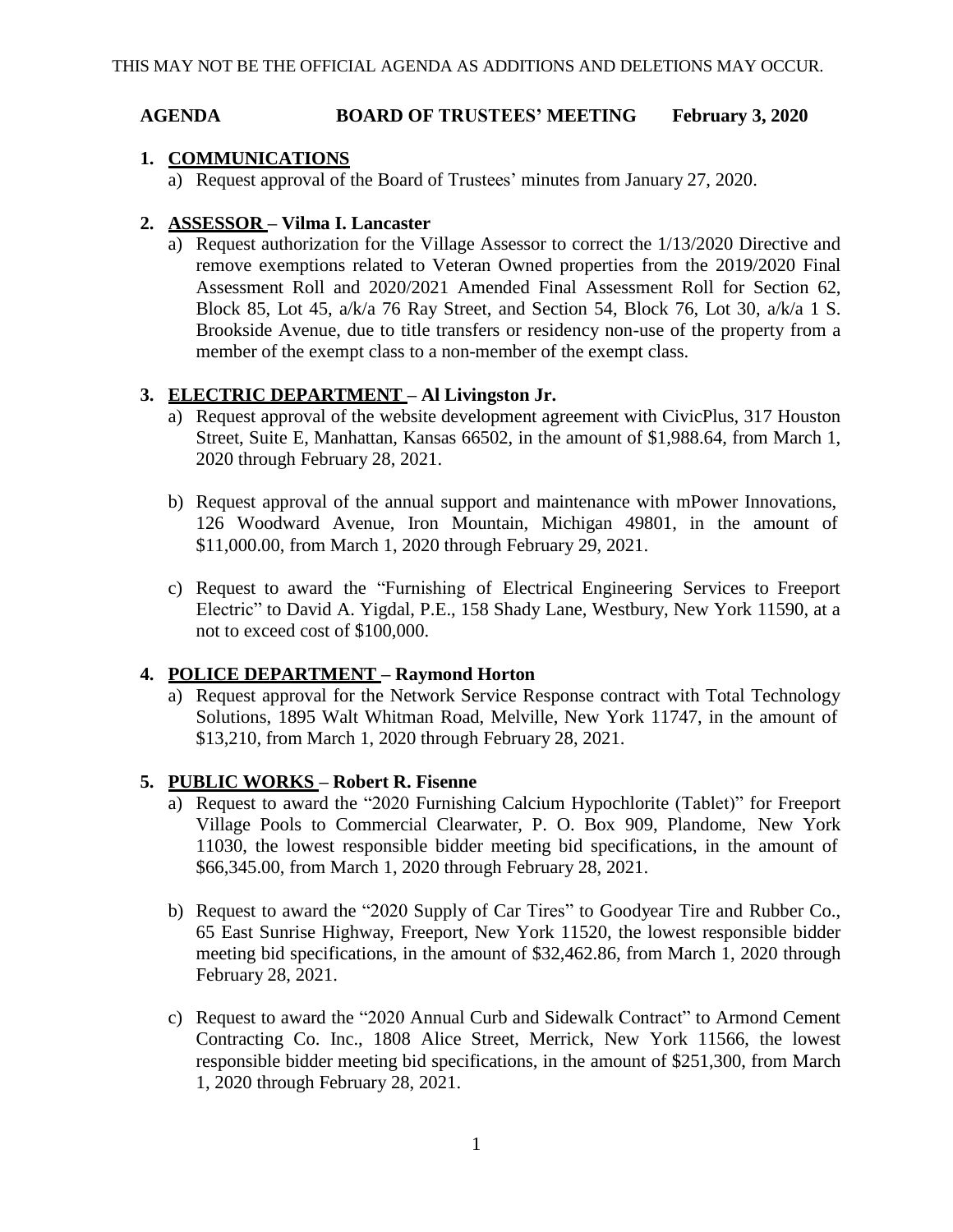- d) Request to award the "2020 Annual Fence Contract" to Island Fence Co., 964 Front Street, Uniondale, New York 11553, the lowest responsible bidder meeting bid specifications, in the amount of \$52,575, from March 1, 2020 through February 28, 2021.
- e) Request to award the "2020 Annual Tree Removal Contract" to GTX Construction, 80 Henry Street, Freeport, New York 11520, the lowest responsible bidder meeting bid specifications, in the amount of \$67,000, from March 1, 2020 through February 28, 2021.

#### **6. VILLAGE ATTORNEY – Howard E. Colton**

- a) Request approval of the negative declaration pursuant to SEQRA relative to the \$1,905,500.00 Bond authorizing Water system improvements in and around the Village.
- b) Request approval of the negative declaration pursuant to SEQRA relative to the \$56,750.00 Bond authorizing pool improvements in and around the Village.
- c) Request approval of the negative declaration pursuant to SEQRA relative to the \$3,605,000.00 Bond authorizing road improvements in and around the Village.
- d) Request approval of the negative declaration pursuant to SEQRA relative to the \$319,500.00 Bond authorizing the acquisition of various vehicles.
- e) Request approval of the negative declaration pursuant to SEQRA relative to the \$2,370,000.00 Bond authorizing streetscape improvements.
- f) Request approval of the negative declaration pursuant to SEQRA relative to the \$62,000.00 Bond authorizing the sewer pump replacement at Buffalo Avenue.
- g) Request approval of the negative declaration pursuant to SEQRA relative to the \$906,500.00 Bond authorizing the construction of recreation and park improvements.
- h) Request approval of the negative declaration pursuant to SEQRA relative to the \$84,500.00 Bond authorizing construction of a kayak launch at Waterfront Park.
- i) Request approval of the negative declaration pursuant to SEQRA relative to the \$109,250.00 Bond authorizing bulkhead improvements at Prospect Park.
- j) Request approval of the negative declaration pursuant to SEQRA relative to the \$57,750.00 Bond authorizing funding for vehicle and playground equipment.
- k) Request approval of the negative declaration pursuant to SEQRA relative to the \$660,000.00 Bond authorizing funding for various purposes.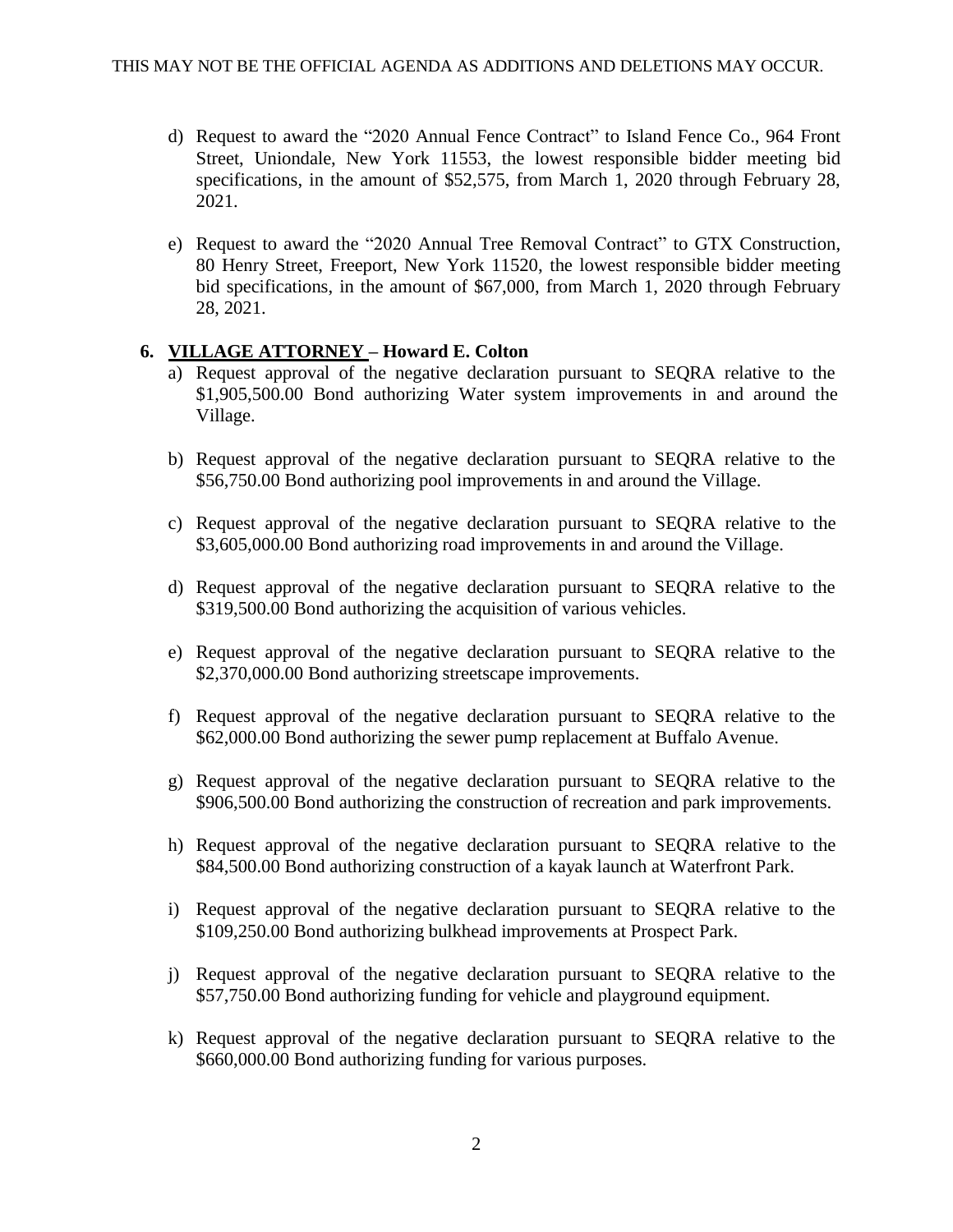#### **7. VILLAGE TREASURER – Ismaela M. Hernandez**

- a) Request resolution to authorize the issuance of up to \$1,905,500.00 in Bonds authorizing water system improvements in and for the Village; and authorize the Village Clerk to publish the notice in the Freeport Herald Leader and other relevant publications of general circulation.
- b) Request resolution to authorize the issuance of up to \$56,750.00 in Bonds authorizing improvements to various pools in and around the Village; and authorize the Village Clerk to publish the notice in the Freeport Herald Leader and other relevant publications of general circulation.
- c) Request resolution to authorize the issuance of up to \$3,605,000.00 in Bonds authorizing road system improvements in and for the Village; and authorize the Village Clerk to publish the notice in the Freeport Herald Leader and other relevant publications of general circulation.
- d) Request resolution to authorize the issuance of up to \$319,500.00 in Bonds authorizing the purchase of various vehicles for the Village; and authorize the Village Clerk to publish the notice in the Freeport Herald Leader and other relevant publications of general circulation.
- e) Request resolution to authorize the issuance of up to \$2,370,000.00 in Bonds authorizing streetscape improvements in and for the Village; and authorize the Village Clerk to publish the notice in the Freeport Herald Leader and other relevant publications of general circulation.
- f) Request resolution to authorize the issuance of up to \$62,000.00 in Bonds authorizing sewer pump replacement at Buffalo Avenue; and authorize the Village Clerk to publish the notice in the Freeport Herald Leader and other relevant publications of general circulation.
- g) Request resolution to authorize the issuance of up to \$906,500.00 in Bonds authorizing the construction of recreation and park improvements in and for the Village; and authorize the Village Clerk to publish the notice in the Freeport Herald Leader and other relevant publications of general circulation.
- h) Request resolution to authorize the issuance of up to \$84,500.00 in Bonds authorizing the construction of a Kayak Launch at Waterfront Park; and authorize the Village Clerk to publish the notice in the Freeport Herald Leader and other relevant publications of general circulation.
- i) Request resolution to authorize the issuance of up to \$109,250.00 in Bonds authorizing bulkhead improvements at Prospect Park; and authorize the Village Clerk to publish the notice in the Freeport Herald Leader and other relevant publications of general circulation.